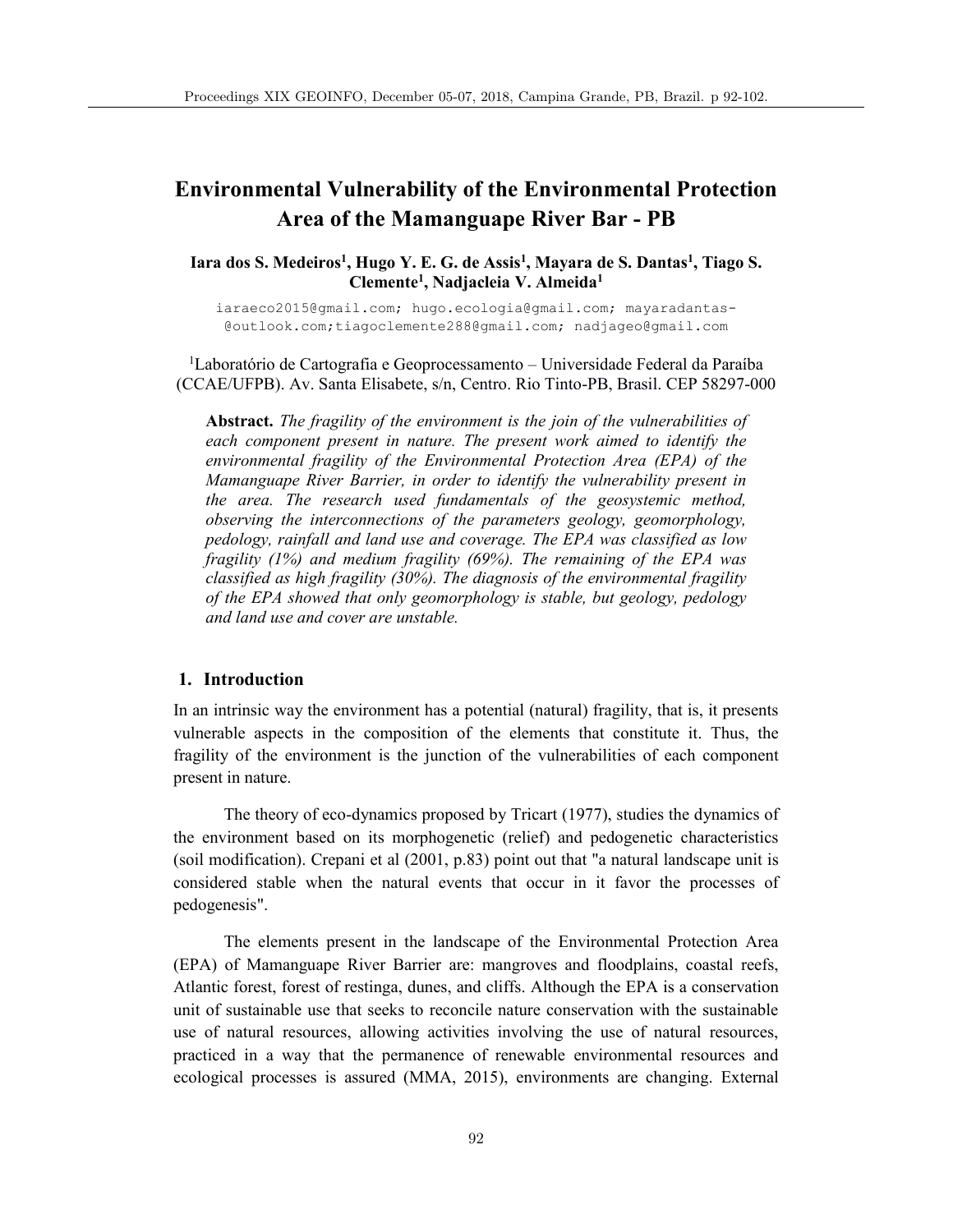factors such as human activities can intensify the fragility of the environments, making them even more susceptible to intense changes that can cause irreversible damage.

In view of the importance of EPA ecosystems, the present work aimed to identify the environmental fragility of the EPA of the Mamanguape River Barrier, in order to identify the vulnerability present in the area.

These variations are reflected in the landscape that is constantly altered by the most diverse factors, be they positive or negative, that influence directly or indirectly on any system, which, even in the face of perturbations, tends to remain in a dynamic equilibrium. These characteristics can be spatialized through geotechnologies such as Remote Sensing, Geographic Information System (GIS), Global Positioning System (GPS) and Geoprocessing, which aid in the analysis of the data, allowing an integration of the elements present in the landscape.

# **2.Material and Methods**

## **2.1Area of study**

The Environmental Protection Area of the Mamanguape River Barrier was implemented by Decree 924 of September 10, 1993. The EPA has an area of 14,640 ha and is located in the mesoregion of the forest zone, north coast of the State of Paraíba, (Figure 1).

EPA is home to the main mangrove remnants of northeastern Brazil and has natural habitats that house endemic and endangered species. The EPA is also represented by floodplains, coastal reefs, Atlantic forest, restinga forest, dunes and cliffs (BRAZIL 1993, ICMBIO 2015, EMBRAPA 2008).



Figure 1. Location map of the APA of Barra do Rio Mamanguape, Paraíba, Brazil.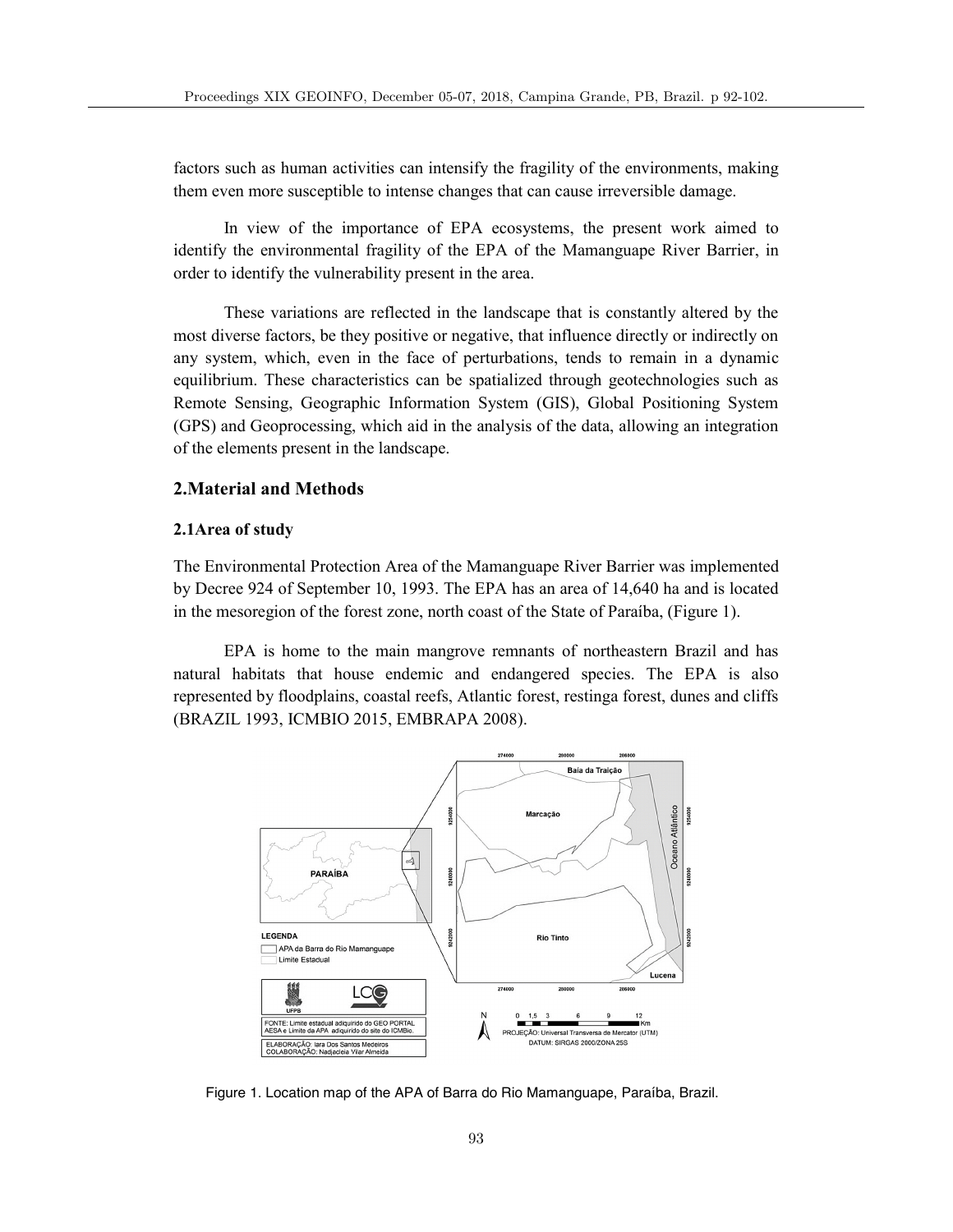#### **2.2 Methodological Procedures**

The research used fundamentals of the geosystemic method, observing the interconnections of the parameters geology, geomorphology, pedology, rainfall, and land use and coverage. In the methodological process, the geoenvironmental and ecodynamic analyzes were carried out where the procedures outlined in figure 2 were applied, which were performed using the arcgis software version 10.6.1.



Figure 2. methodological procedures

For the geoenvironmental diagnosis, a vector file containing EPA geological information made available by the Geological Survey of Brazil (CPRM) was used through the GEOBANK1 website.

The geomorphological characteristics were analyzed through three cartographic products: slope, drainage density, and altimetric amplitude, all of which were generated based on SRTM (Radar Topography Mission) with the spatial resolution of 30 meters, referring to SB-25- YA provided by the TOPODATA2 website which contains the morphometric data of Brazil. The slope was established through the slope tool being expressed in percentage values according to the classification of Embrapa (1979). The altimetric amplitude based on Crepani et al. (2001) and drainage density according to Christofoletti (1980, p. 115).

The value of the rainfall intensity was obtained by dividing the average annual rainfall value (in mm) by the duration of the rainy season (in months). The spreadsheet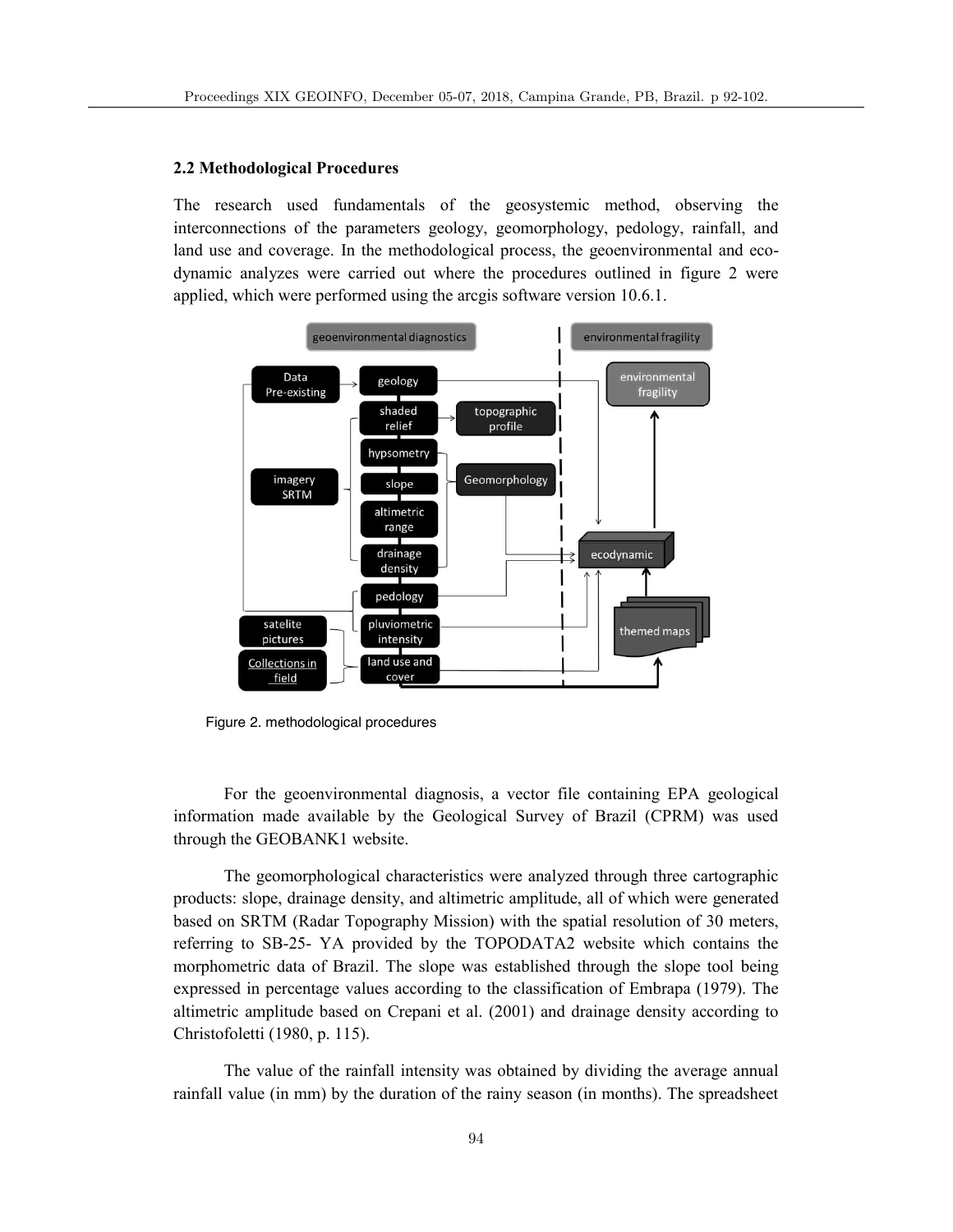with the data was exported to the GIS and through the interpolation tool, the data were converted to pixels generating the EPA pluviometric intensity map. The method of interpolation chosen was the IDW-Inverse of the Weighted Distance because it represents better the results for the study area and because it is a widely used method. According to Miranda (2005), this method estimates a value for a non-sampled location as an average of the data values within a neighborhood.

The soil and physical aspects of soil formation were considered for pedological characterization. The soil map of the State of Paraíba, dated 1997, with a scale of 1: 1,200,000, was used as the Cartographic basis.

For the analysis of land use and land cover, a LANDSAT 8 image with a spatial resolution of 30x30m dated 11/02/2016, made available by the United States Geological Survey (USGS) 3 was used. The steps of radiometric conversion, generation of false color composition (RGB), fusion of the multispectral image to color Panchromatic in order to convert the spatial resolution of the used satellite image, which initially was of 30x30, resulted in an image of 15x15 meters, ending with supervised classification using the maximum likelihood method, where it is considered that "objects belonging to the same class will present spectral responses close to the average values for that class" (RIBEIRO et al., 2007).

Based on the theory of eco-dynamics proposed by Tricart (1977) and adapted by Crepani et al. (2001) all components were analyzed separately. Through reclassification procedures, vulnerability values were assigned to each theme.

| <b>Ecodynamic Categories</b>           | <b>Relationship between</b><br>pedogenesis and morphogenesis | <b>Vulnerability Values</b> |
|----------------------------------------|--------------------------------------------------------------|-----------------------------|
| Stable                                 | Pedogenesis Prevails                                         | $1,0-1,3$                   |
| Moderately Stable                      |                                                              | $1,4-1,7$                   |
| Average Stability                      | Pedogenesis / Morphogenesis<br>Balance                       | $1,8 - 2,2$                 |
| Pedogenesis /<br>Morphogenesis Balance |                                                              | $1,8 - 2,2$                 |
| Unstable                               | Morphogenesis Prevails                                       | $2,7 - 3,0$                 |
| Cource: adapted from Almoida (2012)    |                                                              |                             |

Tabela 1. Categorias ecodinâmicas e seus respectivos valores de vulnerabilidade

Source: adapted from Almeida (2012).

After applying the eco-dynamics for each theme individually, through equation 1, the general fragility of EPA was obtained.

| $(G+R+S+VG+C)$<br>$\boldsymbol{v} =$ | Equation 1. |
|--------------------------------------|-------------|
|--------------------------------------|-------------|

At where: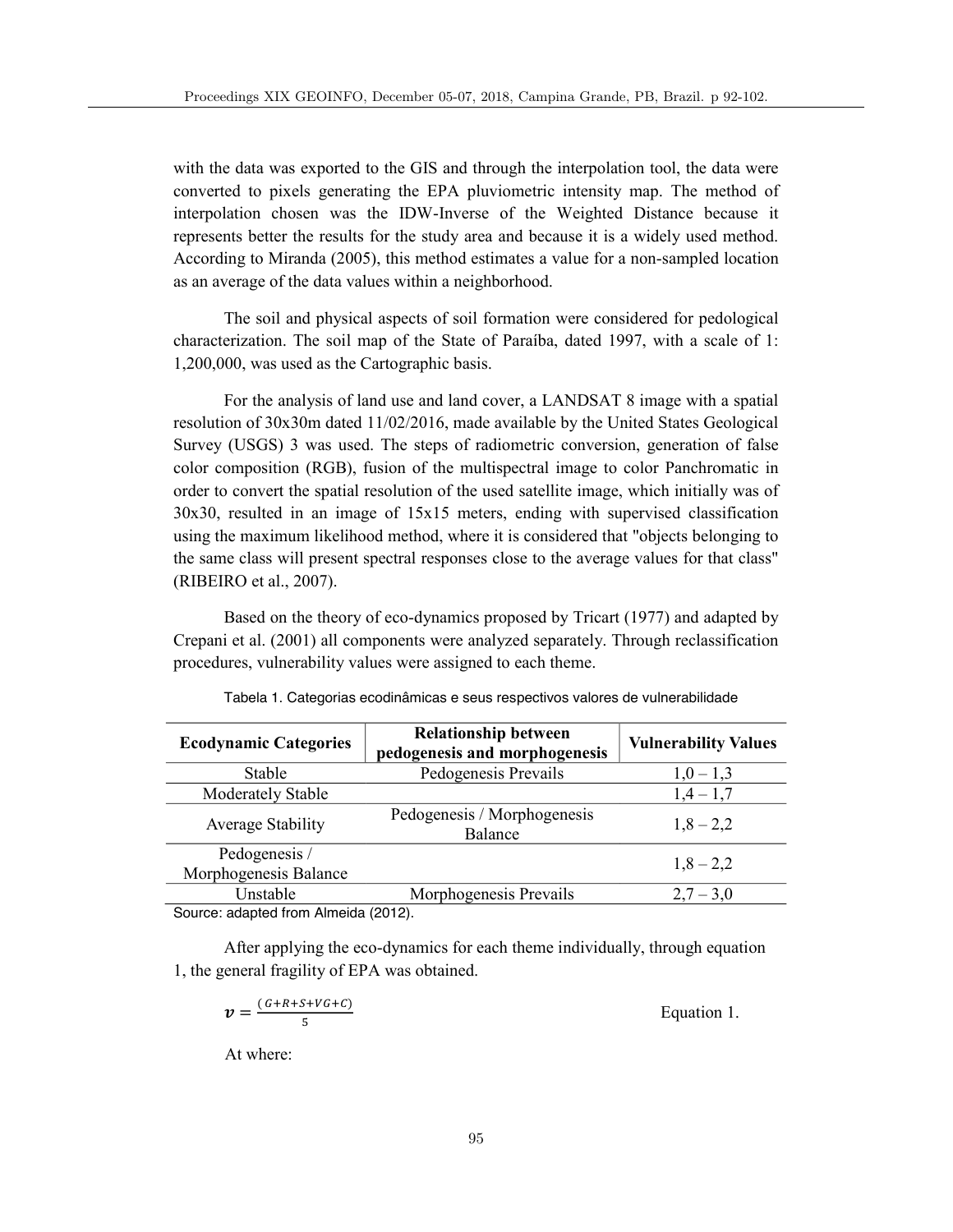$V =$  Vulnerability;  $G =$  vulnerability to the theme Geology;  $R =$  vulnerability to the theme Geomorphology;  $S =$  vulnerability to the theme Solos;  $Vg =$ vulnerability to vegetation;  $C =$  Climate Vulnerability

Thus, the units with the highest stability are represented by values closer to 1.0, intermediate values by values around 2.0 and the most vulnerable units present values closer to 3.0 (CREPANI, 2001).

# **3.Results and Discussion**

The fragility diagnosis consists in the classification of the studied environments in degrees of vulnerability and is based on the information obtained from the geoenvironmental diagnosis, being of primary importance to guide the use and occupation of the land and to identify the activities that cause negative impacts in the EPA.

According to the geological diagnosis, the EPA is in the domain of the Pernambuco-Paraíba Basin (Brazil, 2002). The study area has three lithologic units: colluvium-eluvial reservoirs and fluvial-marine and barriers group. The colluviumeluvial deposits and the fluvial-marine deposits are classified as unstable because they are unconsolidated sediments and because they are in constant modification are easily removed and deposited by means of chemical, physical and biological weathering. The Barriers Group presents as moderately unstable because it is composed of siltstones and argillites, which, although fragile, are little more resistant than the fluvial-marine and colluvial-eluvial deposits.

When analyzing the geological fragility of the Tambaba EPA on the southern coast of the state of Paraíba composed by the Barriers Indiviso Group, marine deposits, and the continental deposits, Almeida (2012) found results similar to those presented here and classified the environment as geologically unstable.

According to Crepani et al. (2001, p.60), rocks considered unstable are "poorly cohesive, prevailing erosive processes, modifiers of relief forms (morphogenesis)". Thus, we can say that the geology of the EPA is fragile and susceptible to transformations that can directly influence all other elements of the landscape since the geological formations are the substrate where the whole environment develops.

The geomorphological analysis performed from the arithmetic mean of the morphometric indices, altimetric amplitude, slope, and drainage density confer stability and moderate stability to the studied area, presenting a greater stability when compared to the geology. It is a flat area with moderate dissection where pedogenesis prevails. But this stability is not static, and the most endangered geomorphological units are the dunes that suffer from vehicular traffic and the building of houses beyond the natural action of the wind and the cliffs that are suffering from the ravine process. According to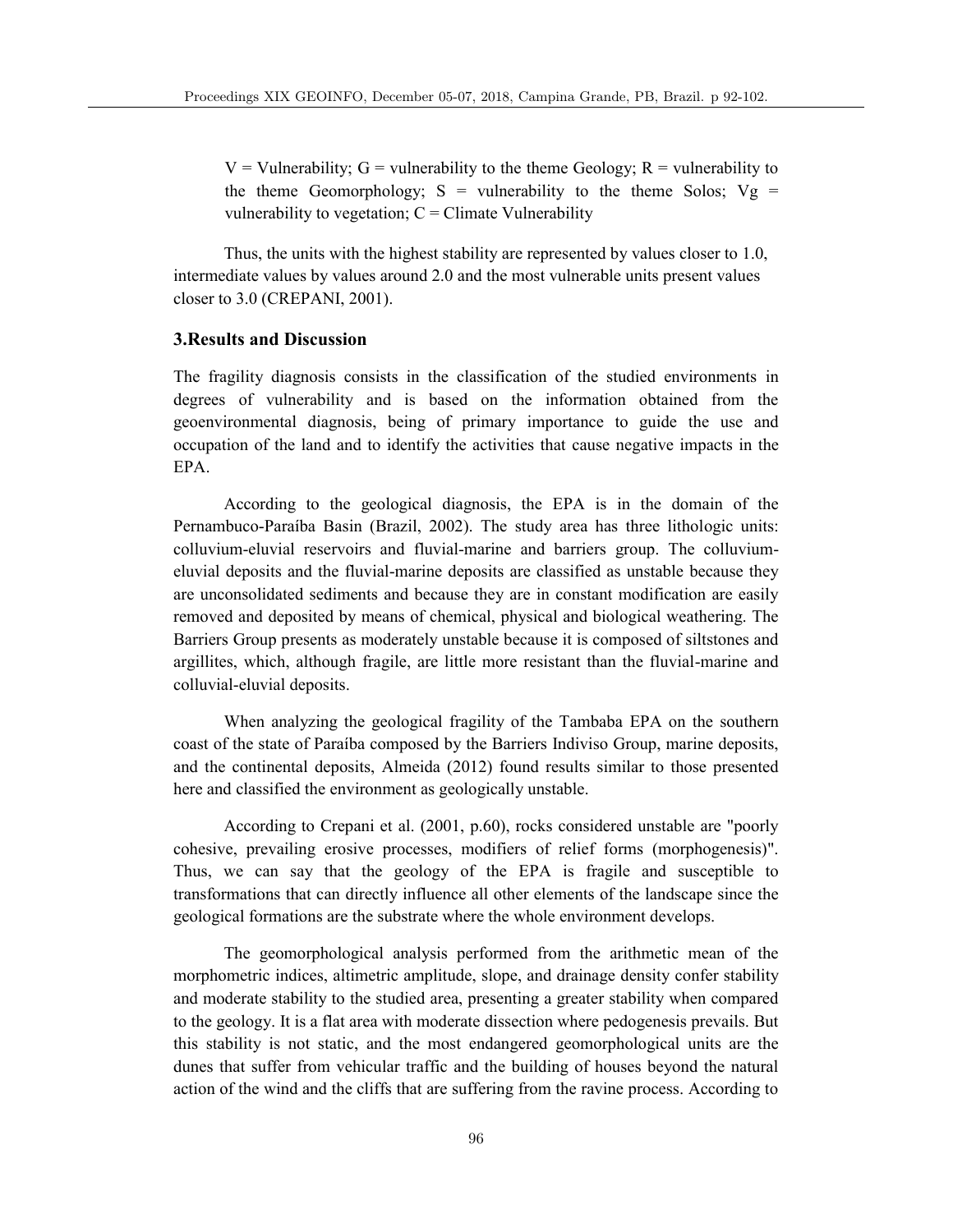Medeiros et al (2018), morphometric indexes, whether high or low, are directly related to erosion.

The types of soil present in the EPA are Red-Yellow Argisol, Quartzarenic Neosols, and Flubic Neosols, most of them confer instability because they are poorly drained soils, possessing high Vulnerability and corroborate with the instability found in the APA geology since the soils are formed from the weathering of the geological substrate.

The Red-Yellow Argisol with medium stability has characteristics such as deep soil, very porous, strongly or strongly drained, which means that it has a medium degree of stability. In the case of the Quartzeneic Neosols, Mangrove Soils, and Flossic Neosols, both have similar characteristics, eg., they are poorly drained soils, to which instability is conferred. being classified as unstable.

A natural landscape unit is considered to be vulnerable when relief modifying processes prevail (morphogenesis) and, therefore, there is a predominance of erosion processes to the detriment of soil formation and development processes.

According to Bertoni, (2010), precipitation is the most important climatic element in the process of soil erosion, with the intensity being the precipitation factor determining erosion. After analyzing the pluviometric intensity data, the entire territory of the PA was classified as medium stability. According to Crepani et al. (2001, p. 95), "the greater the values of rainfall intensity the greater the rainfall erosivity and we can create a rainfall erosivity scale that represents the influence of climate on morphodynamic processes." Thus, we can affirm that the influence of rain on the erosive processes of EPA is medium. However, this influence can be aggravated if the soil is directly exposed to raindrops, with no vegetation present to intercept or cushion the erosive effects of rainfall.

For the use and land cover, six classes were identified: forest, water, mangrove, board vegetation, restinga, cultivation, and soil exposed. Two were classified as stable, the remainder ranging from moderately stable to unstable.

According to Crepani et.al (2001, p.88), "the density of the vegetation cover is of paramount importance to avoid morphogenetic processes, so the high coverage densities are close to 1.0". According to ICMBio (2014, 84), "the increase of sugarcane cultivation in the Mamanguape EPA has increased the degradation of the forest remnants of the Coastal Table and of the Atlantic Forest, generating discontinuous fragments, highly impacted by trails and paths along the woods. "

Pessoa (2016), when analyzing the vegetation of the EPA of the Mamanguape River Barrier, found that between 1974 and 2013 there was a dense vegetation loss of 54.3 km corresponding to 36.43%. With the exception of the Oiteiro forest, all other fragments have a reduced area and, consequently, with little or no presence of core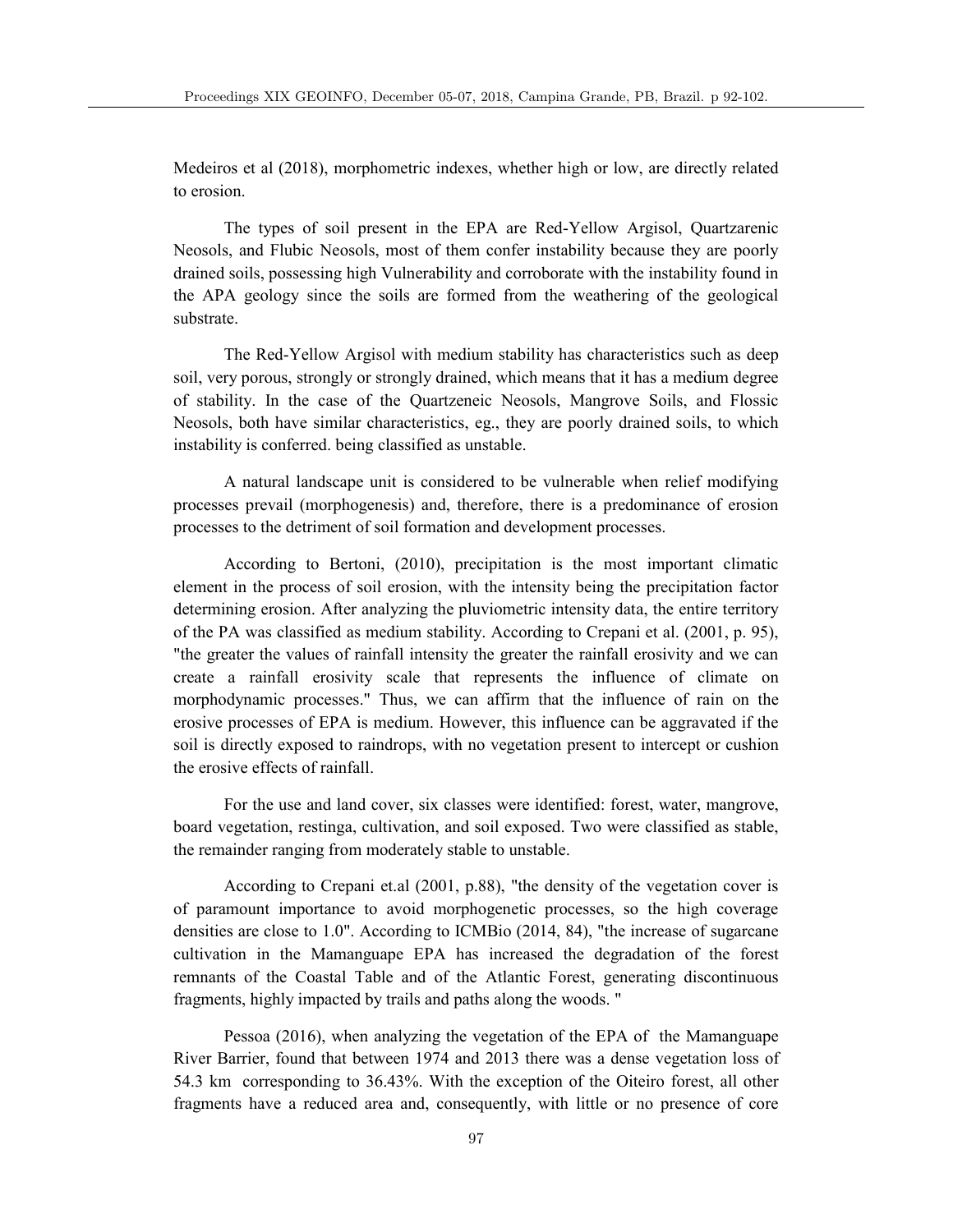areas, these fragments are fragile from the ecological point of view, since the fact that they are small fragments and isolates prevent or hinder the permanence of some species of flora and mainly of fauna that needs bigger and interconnected areas so that there is a greater availability of habitats and food that facilitates the gene flow among the species.

Water: Although not a class of vegetation, it was inserted in the mapping because it is one of the main elements and with greater representativity in the CU. It was classified as stable because it represents a type of cover of the soil and for propitiating the maintenance of adjacent ecosystems such as mangrove.

The removal of the riparian forest that has been replaced by sugarcane is the main cause of the degradation of the rivers, since it generates silting of the rivers and migration of the springs causing them to have their flow reduced, this causes several consequences that reflect not only the hydrography of the EPA more in the species of fauna and flora associated to her. Thus, it was observed that these classes have an ecological fragility that minimizes their role in the ecosystem.

Mangrove: The mangrove vegetation is dense and has an arboreal stratum, so it receives the value of 1.7 being classified as moderately stable. Because it is a very specialized environment with fluvial-marine influence, type of soil, specific fauna and flora, it needs a balance that allows its full development. However, this balance is being threatened by human activities. With this, it can be stated that the mangrove may eventually lose its stability and become an unstable environment, as a consequence of the continuity and intensification of negative impacts.

Board Vegetation: It is an ecosystem constituted of two strata, one arborealshrub, and another herbaceous, drained and discontinuous, (Environmental Sensitivity Primer: Ecosystems of Rio Grande do Norte, 2016). Because it is a transition environment (ecotone), it is more fragile, because it develops in an environment such as soil, relief, and vegetation. Therefore it is classified as average stability receiving value of 2.2.

Restinga: According to Assis (2014) the EPA restingas are very susceptible to degradation due to the activities developed by the local population and tourists, mainly by the trampling and illegal transit of motor vehicles and where they concentrate houses built for summer, changing their features and negatively impacting the environment.

Cultivation: being a introduced vegetation with shrub stratus is classified as unstable. In the case of the EPA, as most of the crop is composed of sugarcane, this causes other problems, making the environment even more fragile.

According to Costa and Andrade (2012, p.10) "the sugar and ethanol industries through the use of agrochemicals cause contamination of soil, rivers, and aquifers, as well as harming human health, biodiversity and causing damage to one's own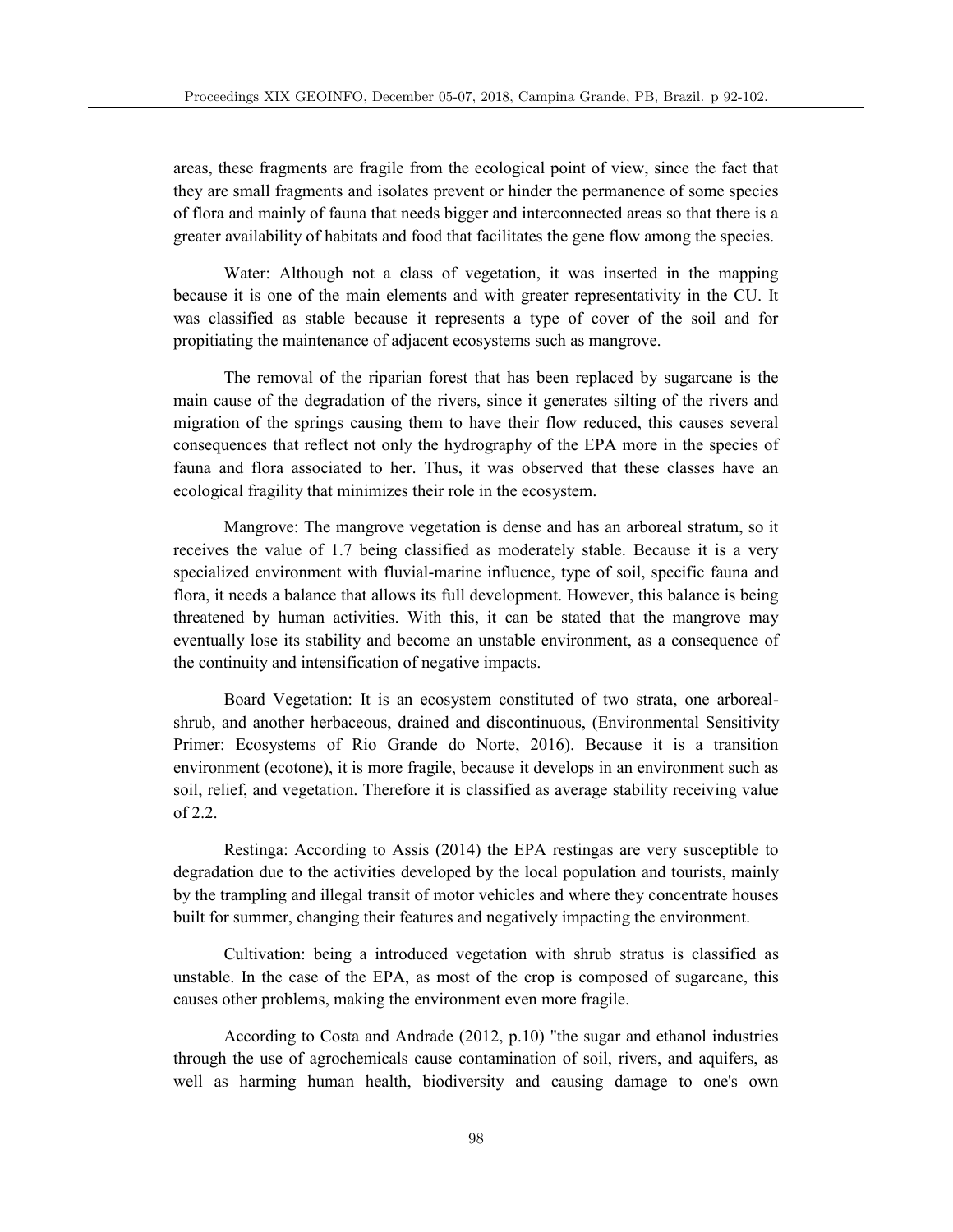agriculture. "This means that in addition to being fragile, it contributes to making other fragile elements such as soil and rivers.

Soil Exposure: Much of the soil classified as exposed represents areas of sugarcane cultivation that was cut, leaving the soil without vegetation.

## **3.1 Environmental Fragilityof the EPA of the MamanguapeRiverBarrier**

Only a small portion of the EPA, in the Oiteiro forest region, was classified as low fragility (0.53km2, 0%). In the areas where the mangrove is inserted, most of the rivers, the forest, the lower altitudes, and declivities were classified as average fragility occupying 79.62 km and 69% of the UA. The rest of the EPA was classified as high fragility with 34.77 km totaling 30% of the area that corresponds to the regions of soil without vegetation, more pronounced slopes and recent soils (figure 3).

According to Almeida (2012 p.70), "the vulnerability of geo-environments to erosive processes (predominance of morphogenesis) reflects geoenvironmental (potential) fragility ... which means that the more fragile the more vulnerable to erosion is the". Thus, through this diagnosis, it is possible to identify the environmental fragility of EPA.



Figure 3. Vulnerability of the APA of Barra do Rio Mamanguape, Paraíba, Brazil.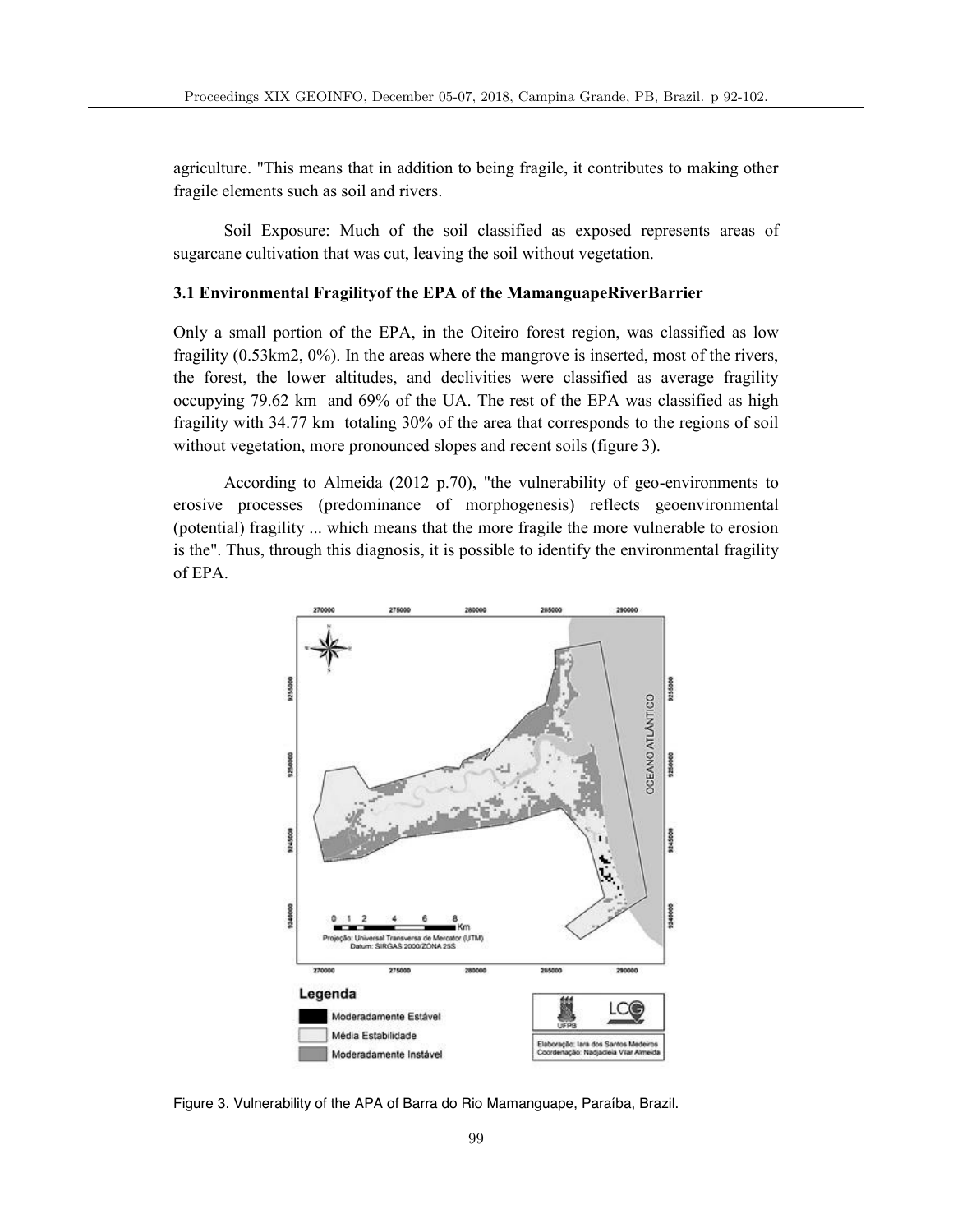There are some activities that cause direct negative impacts and may intensify the fragility of EPA. The following stand out:

Urbanization: The city of Rio Tinto, the indigenous villages of Jaraguá, Brejinho, Caieira, Camurupim, Tramataia, and Akaju-tibiró, and the communities of Aritingui, Barra de Mamanguape, Cravassu and Lagoa de Praia, Pacaré, Praia de Campina, Taberaba, Tanques, Tatupeba and Tavares (ICMBIO, 2014).

Agriculture: Silvestre et al (2011, p.30) say that the EPA is an "area surrounded by extensive cane fields. The great deforestation of the Atlantic Forest has motivated expansion of cane farms, resulting from the implementation of the Pró-alcohol program in 1970 by the Federal Government. "

Carciniculture: Carciniculture is present in a greater number of tanks in the northern portion of the EPA, of indigenous domain, which became an important source of local income, but the little planning carried out for the implantation caused that the tanks were abandoned in a short space and the replanting of the flora species is not carried out, leaving a huge void in the mangrove, fragmenting it. There is also a presence in the southern portion, but in smaller number, totalizing two farms, where one is not in operation due to IBAMA intervention, however, it was not reforested. This crop poses some risks to the local biota due to antibiotics and other chemicals harmful to the environment, besides, of course, the deforestation of the mangrove for the implantation of the tanks, (ASSIS 2014).

Deforestation: "The great deforestation of the Atlantic Forest in this area was motivated by the expansion of cane farms, resulting from the implementation of the proalcohol program in 1970 by the Federal Government," (ICMBIO 2014).

## **6. Conclusion**

The diagnosis of the environmental fragility of EPA showed that only geomorphology is stable, but geology, pedology, and land use and cover are unstable. The rainfall intensity of the UC was only in the middle-class stability, with this it is observed that the landscapes that compose the EPA are in the limit between stability and instability, tending naturally to keep in balance, but the anthropic activities that act in the area, intensify and accelerate morphogenetic processes, making the environment more conducive to instability.

Therefore, a more targeted management is necessary, so that the fragile environments are restored and do not exceed their recovery threshold and the environments that are still stable can be preserved, thus ensuring the maintenance of the ecosystems present in the UC.